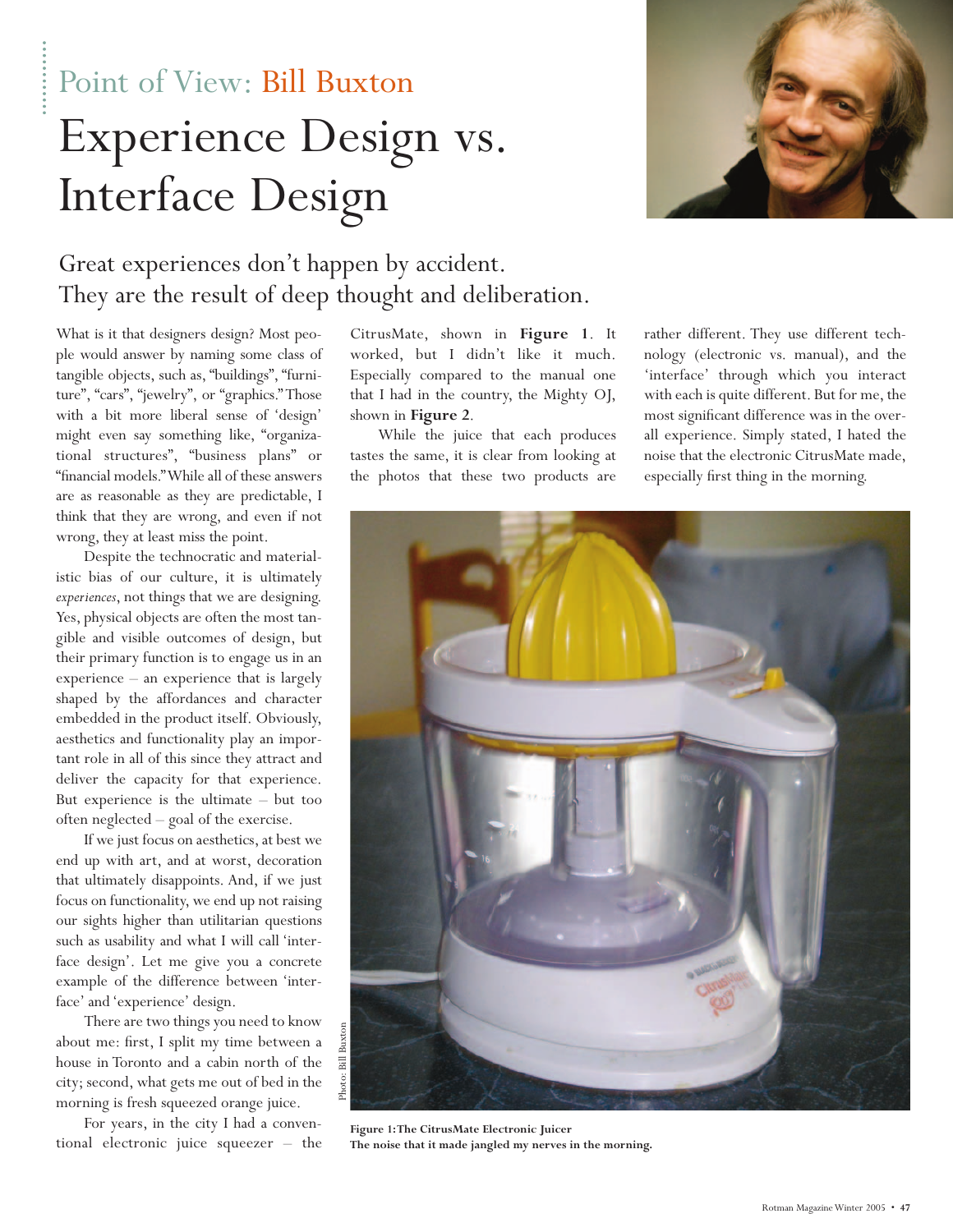After a couple years of listening to my complaints, my wife got the hint. For my 55th birthday, she bought me a new manual machine to replace the CitrusMate – the OrangeX Manual Citrus Juicer (**Figure 3**), designed by **Smart Design** of New York.

If you look at the photos of the two manual juicers, you will notice that they look very similar, and in essence, they have the same user interface. You pull back the lever and place half of an orange face down in the machine's 'jaws'; then you pull the lever to squeeze the juice into the container. If you can use one, you can use the other, and from a distance, you might even



Photo: Bill Buxton

Photo: Bill Buxton

**Figure 2: My "Mighty OJ" Manual Juicer My first manual juicer, loaded and ready to go.**



**My second manual juicer. Its feel was a revelation.**

mistake one for the other. The juice tastes the same from each, and takes the same amount of time to prepare.

Yet, from the perspective of experience, there is no comparison between the two. True, there was a night-and-day difference between my old electronic juicer and my original Mighty OJ model. But there is almost as much difference between it and the OrangeX. It's not that the Mighty OJ is suddenly  $bad - it's$  just that the experience using the OrangeX is *so much better* – and with that improvement comes a new standard of expectation or desire on my part.

While the OrangeX is significantly heavier, the meaningful difference in experience has nothing to do with weight. It's all about the feel of the action when pulling the lever down: there is a cadence to it that is almost musical.This is something that no drawing can capture. It has to do with feel, and it takes place over time. And I just can't  $\mathbb{R}$ use it without a smile.

Comparing the two manual juicers, usability has nothing to do with their differences. Rather, their difference is in the quality of experience that comes from their use. The important thing is that this difference did not come about by accident: it was the result of conscious design.

If we look more closely, (**Figure 4**), we see that the Mighty OJ has a direct linkage between its lever and the jaws, by way of the simple rack-and-pinion gear mechanism seen in the figure. This gives the unit what is best described as 'a constant gear ratio', where maximum force must be applied at the end, or bottom, of the stroke.

In contrast, the quality of the OrangeX action is due to the subtle difference of its leverage mechanism. By the nature of the linkage between the arm and the 'jaws', there is a kind of camming effect. This is what delivers the cadence that I so love. The effect of the linkage design is to vary the gear ratio, so to speak, so that at the end of the squeeze – where with the Mighty OJ you have to push the hardest – the pressure required is reduced, and you come to a gentle conclusion of the squeeze. This can be seen by looking



**Figure 4: Gear Mechanism of the Mighty OJ Rotary motion of the arm raises and lowers the "jaws" of the juicer by means of a rack and pinion gear. The gear ratio is constant.**



**Figure 5: Two-Dimensional Study of OrangeX Mechanical Linkage.**

**Cutting the parts out of Perspex, and pinning them onto a board enabled quick testing of the linkage, as well as marking "time lapse" ghost images on the background**

closely at **Figure 3**, or in the mechanical study shown in **Figure 5**.

What is interesting about this study is how economical it is. It is 'just' some Perspex cut out and pinned together at the points of articulation. Furthermore, as seen in the figure, these were mounted on boards, which enabled the designers to trace key positions of the mechanism onto the background, thereby achieving something like the effect of a time-lapse